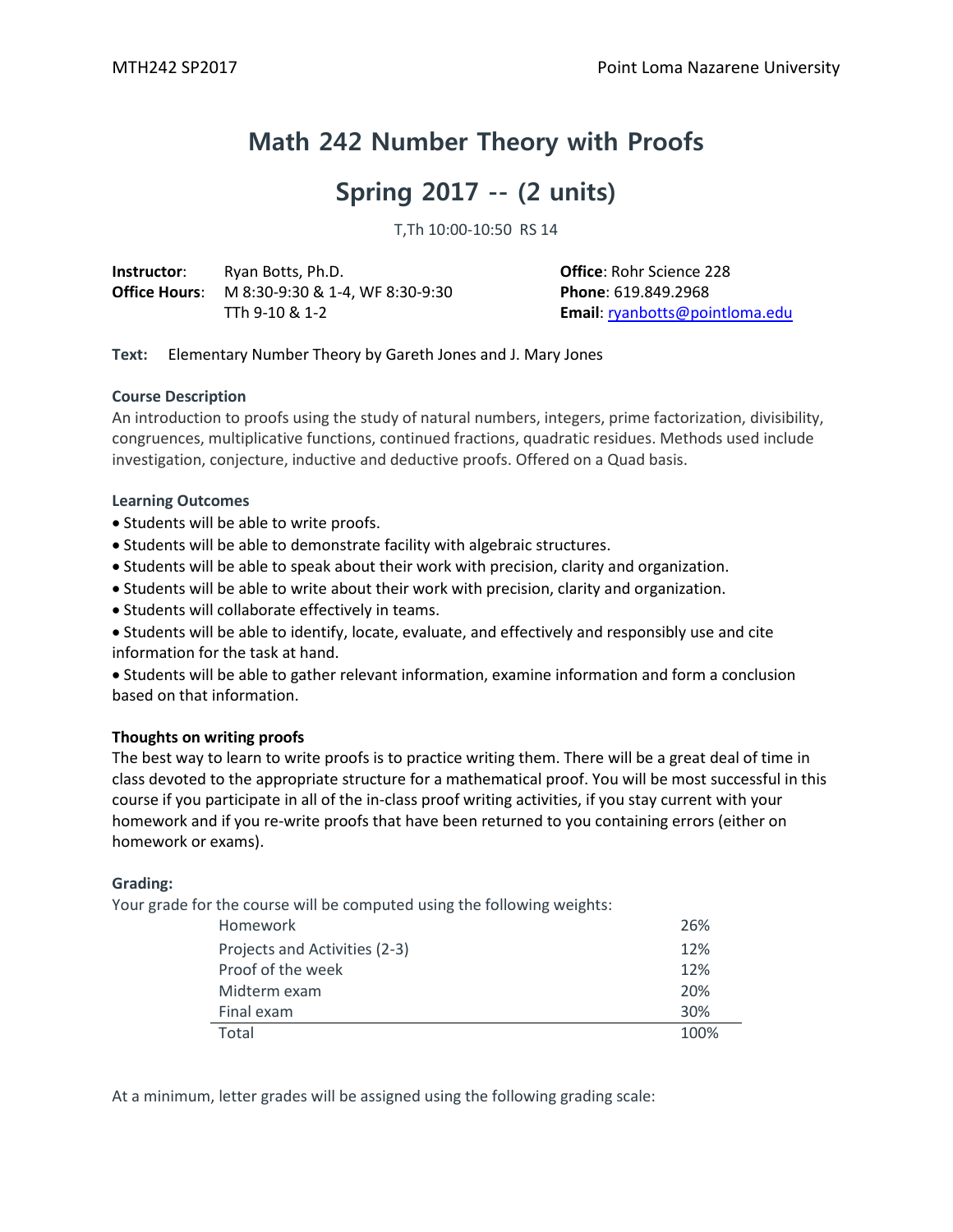| ÷Α       |          |                       |          |
|----------|----------|-----------------------|----------|
|          | (87,90)  | (77,80)               | (67,70)  |
| [92,100] | [82, 87] | $\left[72,77\right]$  | [62, 67] |
| [90, 92] | [80, 82) | $\frac{1}{2}$ [70,72) | (60, 62) |

**Note that an overall score lower than a 60% will be assigned an F.**

## **Homework:**

Homework will be assigned each day at the end of class. All homework assigned in a week will be due at the start of class the next Friday. No late homework will be accepted except by prior arrangement or with a documented emergency. Homework assignments are posted in Canvas. The object of the homework is to learn how to do the problems so I expect to see calculations on your homework using the terminology and methods of the class and not just the answer. A random selection (the same for all people) of the problems will be graded on any homework assignment.

# **Projects and activities**

During the semester you will be assigned 2-3 activities or projects that may require group work outside of class.

## **Proof of the week**

There will be five of these proofs assigned throughout the semester. The due dates for the proofs are on the class schedule.

#### **Exam**

There is one in-class exam. If you do not take an exam you will receive a zero for it. Late exams may not be taken except by prior consent of the instructor or a documented emergenct. I must participate in the decision for you to miss an exam, this means that you need to phone me before missing an exam.

#### **Final**

The final is cumulative and is given on **THURSDAY MAY 4, 10:30 AM-1:00 PM.** The final exam date and time is set by the university at the beginning of the semester and may not be changed by the instructor. Only in the case that a student is required to take three exams during the same day of finals week is an instructor authorized to change the exam date and time for that particular student.

#### **University Mission:**

Point Loma Nazarene University exists to provide higher education in a vital Christian community where minds are engaged and challenged, character is modeled and formed, and service becomes an expression of faith. Being of Wesleyan heritage, we aspire to be a learning community where grace is foundational, truth is pursued, and holiness is a way of life.

#### **Department Mission:**

The Mathematical, Information, and Computer Sciences department at Point Loma Nazarene University is committed to maintaining a curriculum that provides its students with the tools to be productive, the passion to continue learning, and Christian perspectives to provide a basis for making sound value judgments.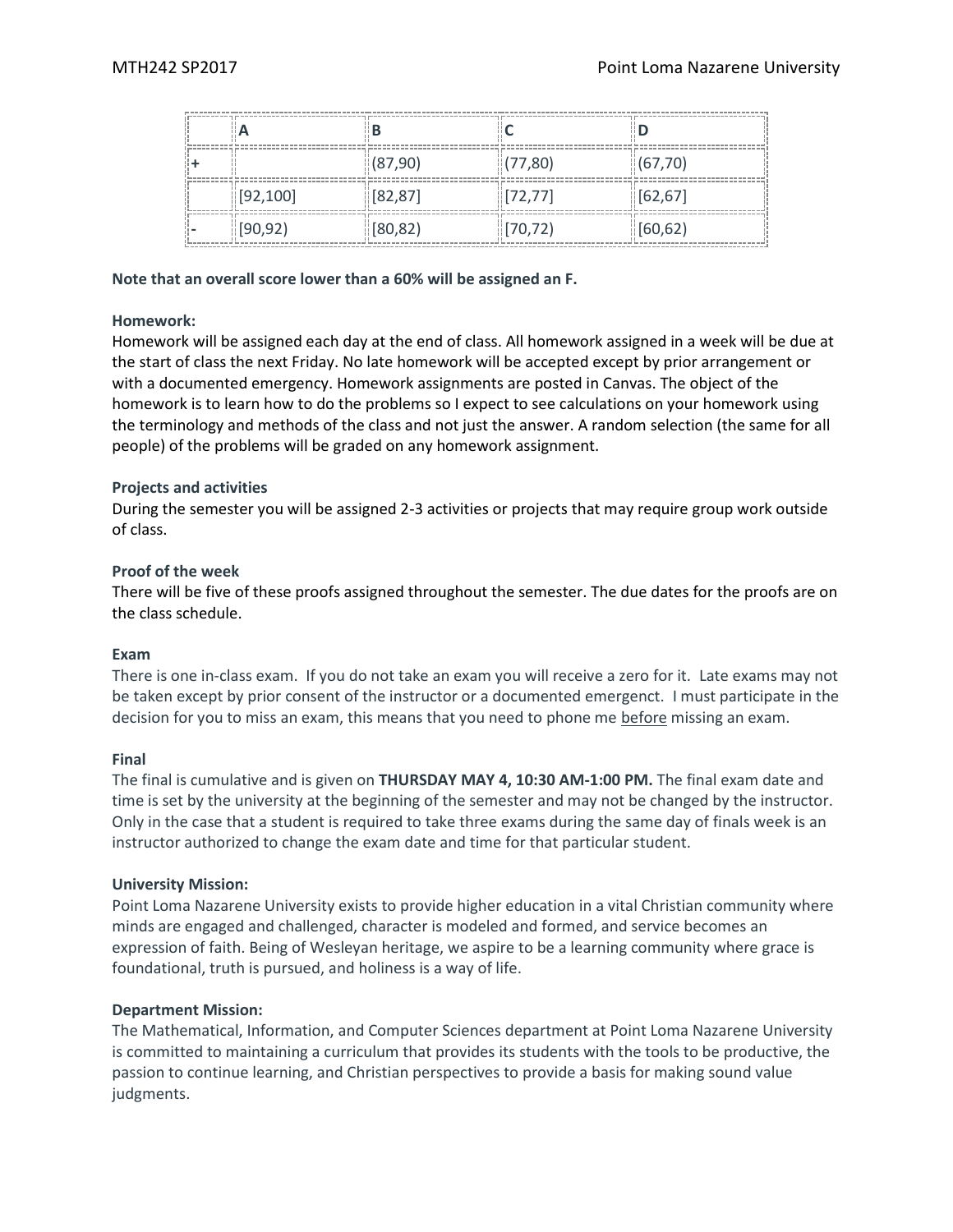## **Attendance:**

Attendance is expected at each class session. In the event of an absence you are responsible for the material covered in class and the assignments given that day.

Regular and punctual attendance at all classes in which a student is registered is considered essential to optimum academic achievement. Therefore, regular attendance and participation in each course are minimal requirements to be met. There are no allowed or excused absences except as approved in writing by the Provost for specific students participating in certain university-sanctioned activities. Excused absences still count toward the 10%-20% limits, but allow students to make up work, quizzes, or tests missed as a result of a university-sanctioned activity. Activities of a unique nature, such as labs or other activities identified clearly on the syllabus, cannot be made up except in rare instances when instructors have given advanced, written approval for doing so. Whenever the number of accumulated absences in a class, for any cause, exceeds ten (10) percent of the total number of class meetings, the faculty member should send an e-mail to the student and the Vice Provost for Academic Administration (VPAA) warning of attendance jeopardy. If more than twenty (20) percent of the total number of class meetings is reported as missed, the faculty member or VPAA may initiate the student's de-enrollment from the course without further advanced notice to the student. If the date of de-enrollment is past the last date to withdraw from a class, the student will be assigned a grade of W or WF consistent with university policy in the Grading section of the catalog. There are no refunds for courses where a deenrollment was processed. For more details see the PLNU

catalog: [http://catalog.pointloma.edu/content.php?catoid=18&navoid=1278#Class\\_Attendance](http://catalog.pointloma.edu/content.php?catoid=18&navoid=1278#Class_Attendance)

Because this course is a hybrid course, **here is how attendance will be calculated:** Face to face portion of the class: You must be present on time for the full class for you to be considered present in the face to face meeting.

Online portion of the class: You are expected to work on material online every week. In order to get credit for being "present" in the online portion of the class each week you must complete at least one online homework assignment or exam review assignment (for test weeks) before the due date/time for that week.

If you miss 10% of the class, you will receive a warning. If you miss 20% of the class, you will be automatically de-enrolled.

# **Class Enrollment:**

It is the student's responsibility to maintain his/her class schedule. Should the need arise to drop this course (personal emergencies, poor performance, etc.), the student has the responsibility to follow through (provided the drop date meets the stated calendar deadline established by the university), not the instructor. Simply ceasing to attend this course or failing to follow through to arrange for a change of registration (drop/add) may easily result in a grade of F on the official transcript.

# **Academic Accommodations:**

While all students are expected to meet the minimum academic standards for completion of their courses as established by the instructors, students with special needs may require academic accommodations. At Point Loma Nazarene University, students requesting academic accommodations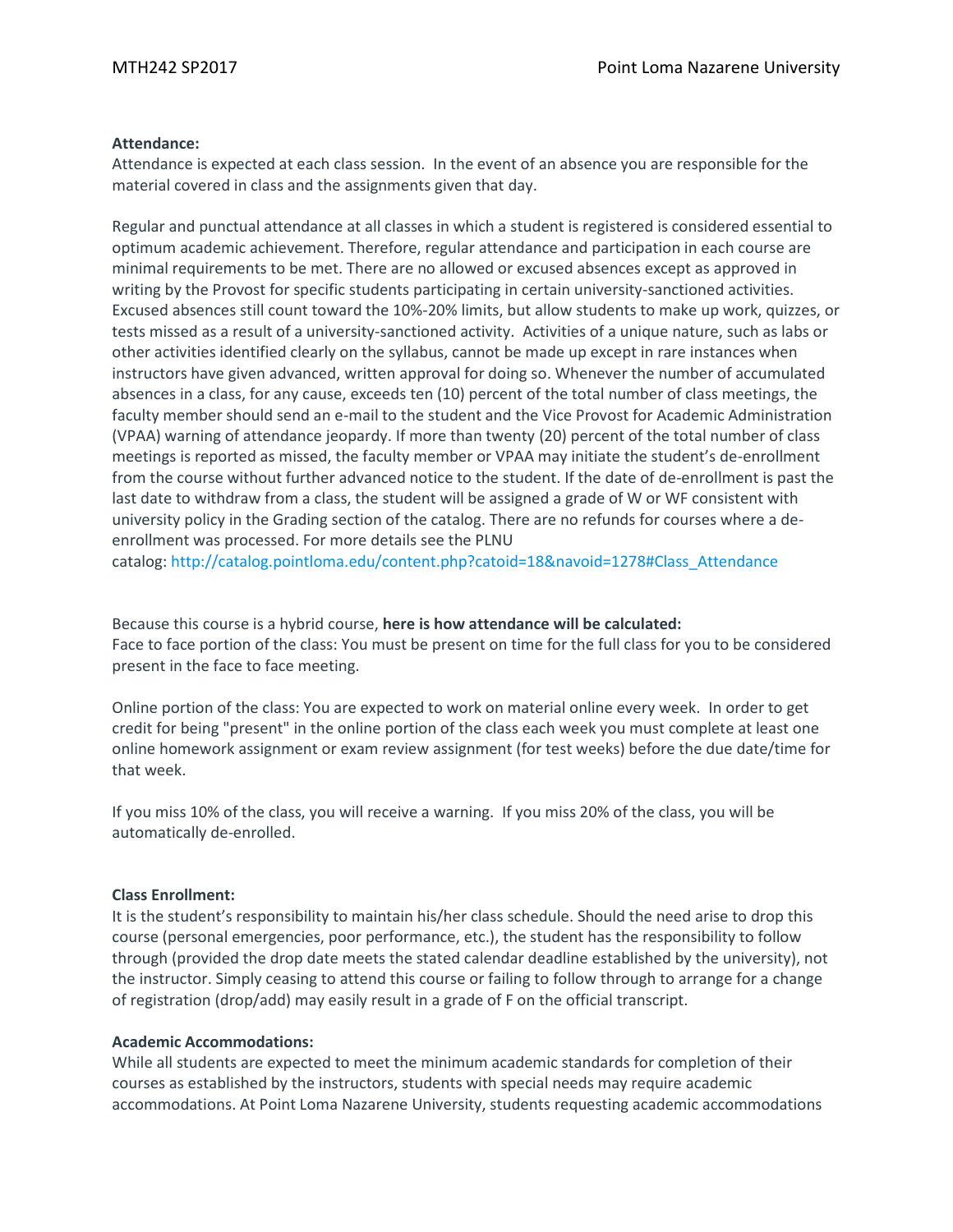must file documentation with the Disability Resource Center (DRC), located in the Bond Academic Center. Students can also reach the Disability Resource Center by phone at 619-849-2486 or by e-mail at [DRC@pointloma.edu.](mailto:DRC@pointloma.edu) Once the student files documentation, the Disability Resource Center contacts the student's instructors and provides written recommendations for reasonable and appropriate accommodations to meet the individual needs of the student. This policy assists the university in its commitment to full compliance with Section 504 of the Rehabilitation Act of 1973, the Americans with Disabilities (ADA) Act of 1990, and ADA Amendments Act of 2008, all of which prohibit discrimination against students with special needs and guarantees all qualified students equal access to the benefits of PLNU programs and activities. For more details see the PLNU

catalog: [http://catalog.pointloma.edu/content.php?catoid=18&navoid=1278#Academic\\_Accommodatio](http://catalog.pointloma.edu/content.php?catoid=18&navoid=1278#Academic_Accommodations) [ns](http://catalog.pointloma.edu/content.php?catoid=18&navoid=1278#Academic_Accommodations)

Students with learning disabilities who may need accommodations should discuss options with the instructor during the first two weeks of class.

## **Academic Honesty:**

The Point Loma Nazarene University community holds the highest standards of honesty and integrity in all aspects of university life. Any violation of the university's commitment is a serious affront to the very nature of Point Loma's mission and purpose. Violations of academic honesty include cheating, plagiarism, falsification, aiding academic dishonesty, and malicious interference. The details of PLNU's meaning of each of these words can be found in the PLNU catalog

#### at: [http://catalog.pointloma.edu/content.php?catoid=18&navoid=1278#Academic\\_Honesty](http://catalog.pointloma.edu/content.php?catoid=18&navoid=1278#Academic_Honesty)

A student remains responsible for the academic honesty of work submitted in PLNU courses and the consequences of academic dishonesty beyond receipt of the final grade in the class and beyond the awarding of the diploma. Ignorance of these catalog policies will not be considered a valid excuse or defense. Students may not withdraw from a course as a response to a consequence.

A student who is caught cheating on any item of work will receive a zero on that item and may receive an "F" for the semester. See the PLNU Catalog for a further explanation of the PLNU procedures for academic dishonesty

[\(http://catalog.pointloma.edu/content.php?catoid=18&navoid=1278#Academic\\_Honesty\)](http://catalog.pointloma.edu/content.php?catoid=18&navoid=1278#Academic_Honesty).

#### **Final Exam: Date and Time:**

The final exam date and time is set by the university at the beginning of the semester and may not be changed by the instructor. Only in the case that a student is required to take three exams during the same day of finals week is an instructor authorized to change the exam date and time for that particular student.

#### **Copyright Protected Materials:**

Point Loma Nazarene University, as a non-profit educational institution, is entitled by law to use materials protected by the US Copyright Act for classroom education. Any use of those materials outside the class may violate the law.

**Credit Hour:** In the interest of providing sufficient time to accomplish the stated course learning outcomes, this class meets the PLNU credit hour policy for a 2 unit class delivered over 15 weeks. Specific details about how the class meets the credit hour requirements can be provided upon request.

#### **E-mail and Messages:**